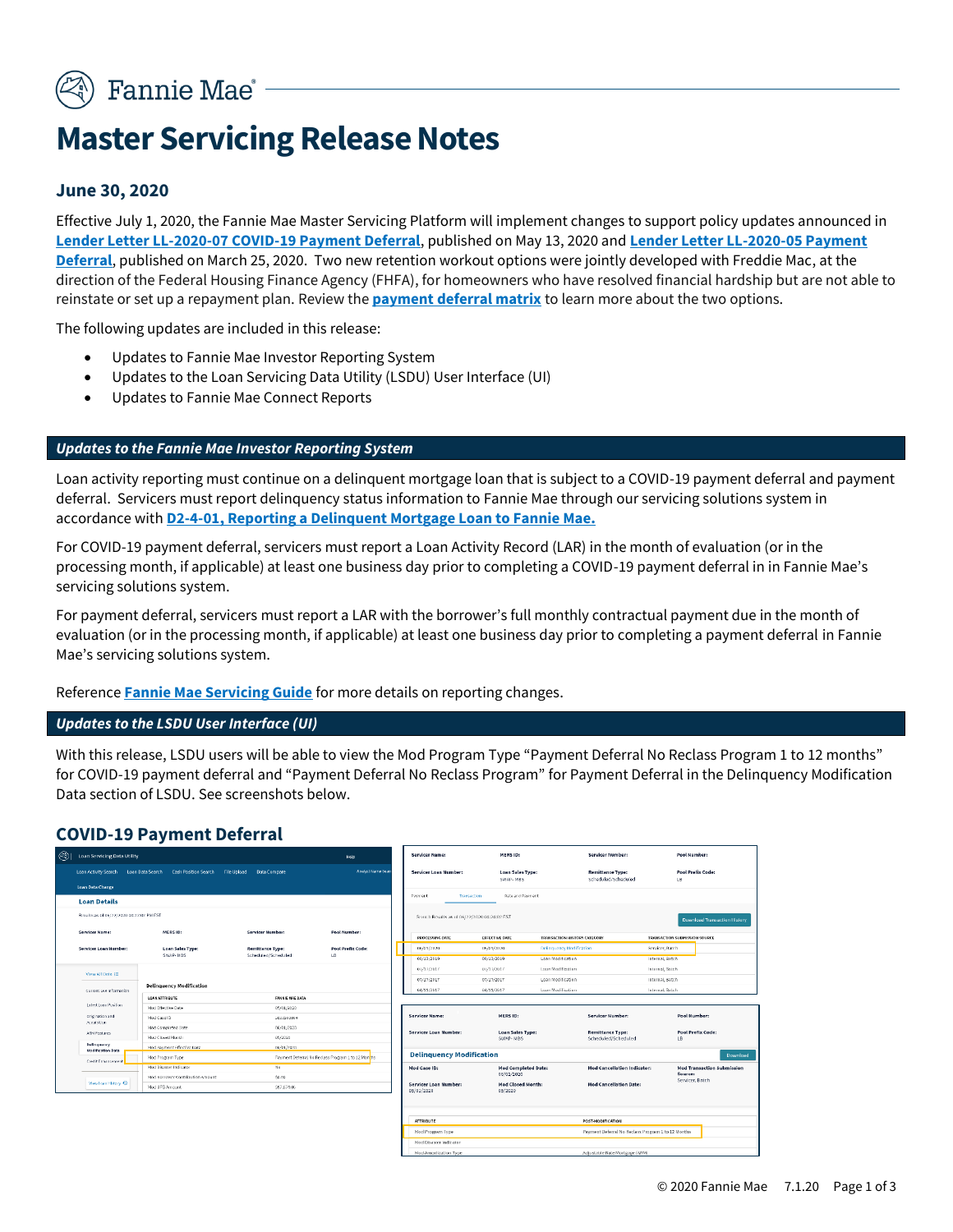

# **Payment Deferral**



| Loan Servicing Data Utility                          |                                                 | Help                                           |                                     |  |  |  |  |
|------------------------------------------------------|-------------------------------------------------|------------------------------------------------|-------------------------------------|--|--|--|--|
| <b>Loan Activity Search</b>                          | Loan Data Search<br><b>Cash Position Search</b> | Data Compare<br><b>File Upload</b>             | Analyst Name Search                 |  |  |  |  |
| <b>Loan Data Change</b>                              |                                                 |                                                |                                     |  |  |  |  |
| <b>Loan History</b>                                  |                                                 |                                                |                                     |  |  |  |  |
| <b>Back to Lean Detail</b><br>Loan<br>Servicer Name: | <b>MERS ID:</b>                                 | <b>Servicer Number:</b>                        | Pool Number:                        |  |  |  |  |
| Servicer Loan Number:                                | <b>Loan Sales Type:</b><br>SWAD, MRS            | <b>Remittance Type:</b><br>Scheduled/Scheduled | <b>Pool Prefix Code:</b>            |  |  |  |  |
| Payment                                              | Rate and Payment<br>Transaction                 |                                                |                                     |  |  |  |  |
| Search Results as of 06/22/2020 01:25:14 EST         |                                                 |                                                | <b>Download Transaction History</b> |  |  |  |  |
| <b>PROFESSING DATE</b>                               | <b>EFFECTIVE DATE</b>                           | TRANSACTION HISTORY CATEGORY                   | TRANSACTION SUBMISSION SOURCE       |  |  |  |  |
| 06/01/2020                                           | 05/01/2020                                      | <b>Delinquency Modification</b>                | Servicer, Batch                     |  |  |  |  |
| 03/21/2020                                           | 03/01/2020                                      | Payment/Note Rate Change                       | Servicer, 828                       |  |  |  |  |
| 09/13/2019                                           | Loan Modification<br>09/13/2019                 |                                                | Internal, Batch                     |  |  |  |  |
| 03/21/2019                                           | 03/01/2019                                      | Payment/Note Rate Change                       | Servicer, R2R                       |  |  |  |  |
| 03/21/2018                                           | Payment/Note Rate Change<br>03/01/2018          |                                                | Servicer, 828                       |  |  |  |  |
| 12/18/2017                                           | 12/18/2017                                      | Loan Modification                              | Internal, Batch                     |  |  |  |  |
| 03/21/2017                                           | 03/01/2017                                      | Payment/Note Rate Change                       | Servicer, B2B                       |  |  |  |  |

| <b>Loan History</b>                       |                                          |                                                |                                              |  |  |  |
|-------------------------------------------|------------------------------------------|------------------------------------------------|----------------------------------------------|--|--|--|
| Results as all 06/22/2020 02:25:57 PM EST |                                          |                                                |                                              |  |  |  |
| Servicer Name:                            | MERS ID:                                 | Servicer Number:                               | <b>Pool Number:</b>                          |  |  |  |
| Servicer Loan Number:                     | Loan Sales Type:<br>\$300-MIS            | <b>Remittance Type:</b><br>Scheduled/Scheduled | Pool Prefix Code:<br><b>VIS</b>              |  |  |  |
| <b>Delinquency Modification</b>           |                                          |                                                | <b>Download</b>                              |  |  |  |
| Mod Case Illi<br>5022251720               | <b>Mod Completed Date:</b><br>OEIX 67800 | Med Cancellation Indicator:                    | <b>Nod Transaction Submission</b><br>Source: |  |  |  |
| Servicer Loan Number:<br>85/81/3020       | <b>Mod Closed Manth:</b><br>05/3830      | <b>Had Cancellation Date:</b>                  | <b>Saninar Ratch</b>                         |  |  |  |
|                                           |                                          |                                                |                                              |  |  |  |
| <b>MAXWIMPEDIAN</b><br><b>ATTRONTO</b>    |                                          |                                                |                                              |  |  |  |
| Kid Frogram Type                          | Payment Deferral No Reclass Fregram      |                                                |                                              |  |  |  |
| <b>Med Disaster Indicator</b>             |                                          |                                                |                                              |  |  |  |
| Kied Amortization Type                    |                                          | Atlastable Rate Worldway (ABM)                 |                                              |  |  |  |
| <b>Kind LPR Amount</b>                    |                                          | \$5,503,58                                     |                                              |  |  |  |
|                                           |                                          |                                                |                                              |  |  |  |

# *Updates to Fannie Mae Connect Reports*

With this release, Fannie Mae Connect users can determine closed and cancelled payment deferrals by accessing the following Fannie Mae Connect Reports:

| <b>New Report Name</b>                                                                                             | <b>Former Report</b><br><b>Name</b>                            | <b>Usage</b>                                                                                                                                                                                                                                                | <b>Payment Deferral</b><br><b>Identification</b>                                                                                      | <b>COVID-19 Payment</b><br><b>Deferral Identification</b>                                                                |  |
|--------------------------------------------------------------------------------------------------------------------|----------------------------------------------------------------|-------------------------------------------------------------------------------------------------------------------------------------------------------------------------------------------------------------------------------------------------------------|---------------------------------------------------------------------------------------------------------------------------------------|--------------------------------------------------------------------------------------------------------------------------|--|
| <b>DARTS Delinquency</b><br><b>Modification and</b><br><b>Payment Deferral</b><br><b>Closed Report</b>             | <b>DARTS Closed</b><br>Modification                            | This report contains<br>modifications and payment<br>deferrals that successfully closed<br>in Fannie Mae's Servicing Solution<br>System and bridged over to<br>Fannie Mae's Servicing and<br>Investor Reporting (SIR) system<br>for the specified month.    | Payment Deferral<br>No Reclass<br>Program (Del Mod<br>Program)                                                                        | Payment Deferral No<br>Reclass Program 1 to 12<br>months                                                                 |  |
| <b>Delinquency</b><br><b>Modification and</b><br><b>Payment Deferral</b><br><b>Cancellations</b>                   | Del Mod<br>Cancellation                                        | This report contains<br>modifications and payment<br>deferrals that cancelled in Fannie<br>Mae's Servicing Solution System<br>requiring case cancellations in<br>Fannie Mae's Servicing and<br>Investor Reporting (SIR) system<br>for servicer's portfolio. | Program type not<br>identified on<br>report; go to LSDU<br>Delinquency<br><b>Modification Data</b><br>tab to view Mod<br>Program Type | Program type not<br>identified on report; go<br>to LSDU Delinquency<br>Modification Data tab to<br>view Mod Program Type |  |
| <b>Delinquency</b><br><b>Modification and</b><br><b>Payment Deferral</b><br><b>Failed Business</b><br><b>Rules</b> | Delinquency<br>Modification<br><b>Failed Business</b><br>Rules | This report is used to identify<br>corrections needed for<br>delinquency modifications and<br>payment deferrals not updated by<br>Fannie Mae's Servicing and<br>Investor Reporting (SIR) system<br>due to failed business rules.                            | Program type not<br>identified on<br>report; go to LSDU<br>Delinquency<br><b>Modification Data</b><br>tab to view Mod<br>Program Type | Program type not<br>identified on report; go<br>to LSDU Delinquency<br>Modification Data tab to<br>view Mod Program Type |  |
| <b>S/S Delinquency</b><br><b>Modification and</b>                                                                  | Delinquency<br><b>Modification SS</b>                          | This report notifies servicers of<br>reimbursed delinquent P&I                                                                                                                                                                                              | Program type not<br>identified on                                                                                                     | Program type not<br>identified on report; go                                                                             |  |